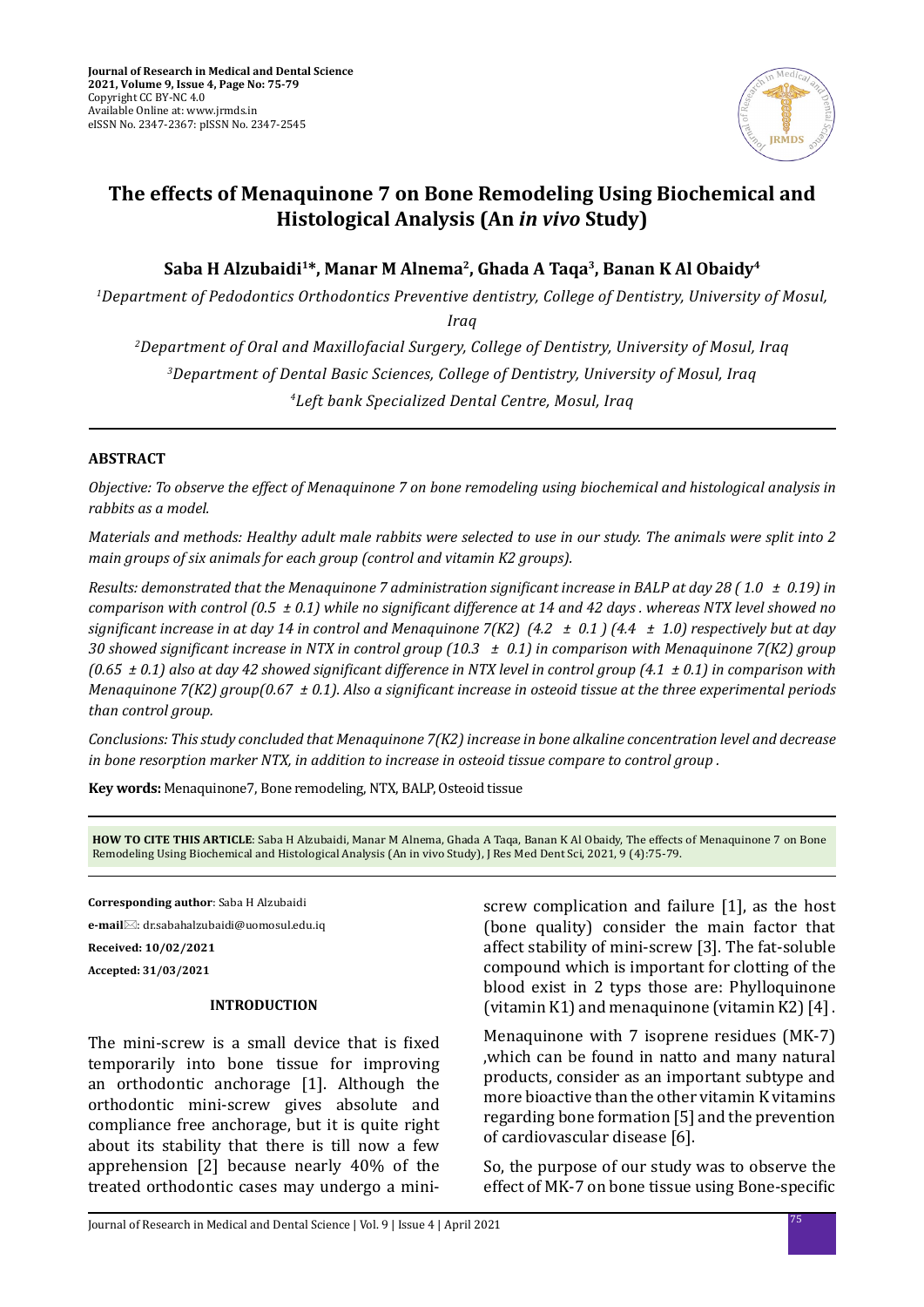alkaline phosphatase BALP and N-terminal telopeptide NTX bone markers ELIZA kits in serum of treated rabbits in different periods.

### **MATERIALS AND METHODS**

Twelve healthy mature male white rabbits were used, distributed equally into two main groups (control and experimental group). Each group was further divided into three groups (two rabbits in each) according to the period of the vitamin K2 administration (2, 4 and 6 weeks). The weights and age of rabbits were 1.8-2.3 Kg, 8-12 months respectively.

Thirty-six mini-screws made of Ti-6Al-4V alloy (GSSEM/South Korea) with 1.4 mm diameter, and 6mm long were used. Each rabbit implanted with three mini-screws in the right femur.

 The dose of the vitamin which was given to the animals in units of mg/kg can be measured according to the following equation : Animal dose (mg/kg) = human equivalent dose (mg/kg) X Conversion factor (Human km/Animal km)

The required dose of MK-7 which is safe for the rabbit was (900 μg/day), which was between the normal range of 555-1110 μg/day and high enough to be an effective dose that was derived from the HED of MK-7 of the dose of 180-360 μg/ day [7].

Every rabbit administrated MK-7 at morning via loading way. Each animal at the end of 14, 28 and 42 days was sacrificed with an over dose of ketamine hydrochloride [8]. During animal sacrifices, blood samples were collected from the jugular vein. Plain tubes were used to collect a 5 ml of blood and kept at room temperature for thirty minutes, then centrifuged for a period of twenty minutes at speed rate of 3000 rpm to separate the serum from the blood. A micropipte was used to transfer the collected serum into eppendr off tube and kept in deep freeze at -20 C to be thawed for analysis using ELISA microplate reader. The response of bone to the intake of vitamin K2 was evaluated by using bone formation ; Rabbit Bone Alkaline Phosphatase

, (BALP) and bone resoption ; Rabbits cross linked N-telopeptide of type I collagen (NTX) bone markers ELISA kits. The bone block was sectioned longitudinally; each implant was carefully removed from its position. Serial cuts of 6mm thick were made parallel to the implant site, and then stained with Carazzi haematoxylin and Eosin Lison, so it can be visualized under common optical microscope. After the slides were prepared, and using an optical microscope of 40X magnification, images were taken. The grading of the osteoid tissue [9] within the periimplant sulcus was evaluated (Table 1).

## **Statistical analysis**

The data were expressed as mean and standard deviation. One way analysis of variance (ANOVA) were used to analyze the difference between three Follow-up period. Independent t-test was used to analyzed the difference between two groups. The level of significance was at  $p \leq 0.05$ .

The histological data were tested and compare by Kruskal-wallis one way analysis of variance on Ranks, then use Dunn's test to determine difference within each group.

## **RESULTS**

ANOVA and Duncan multiple Statistical analysis showed significant increase in Bone-specific alkaline phosphatase at p≤0.05 between control group and Menaquinone 7 (K2) group at different follow-up times (Table 1).

Independent t-test Statistical analysis test demonstrated a significant increase in BALP at day 28 after in Menaquinone7(K2) group ( 1.0  $\pm$  0.19) in comparison with control (0.5  $\pm$  0.1). At day 14 no significant difference between Menaquinone7(K2) group  $(0.74 \pm 0.16)$  in comparison with control group  $(0.44 \pm 0.15)$ . Also at day 42 ANOVA and Duncan multiple Statistical analysis showed there no significantly increased in Bone-specific alkaline phosphatase in Menaquinone7(K2) group (0.6  $\pm$  0.1) when compared with control group  $(0.43 \pm 0.1)$ Figure 1).

| Grade      | Histological response observed                                                                           |  |
|------------|----------------------------------------------------------------------------------------------------------|--|
| 0-Nile     | Sign of bone formation could not be detected in the field of operation (X10)                             |  |
| 1-Mild     | Osteoid tissue present in minimal amount, less than half of the field (X10)                              |  |
| 2-Moderate | Small amount of mature bone be distinguished in the field (X10)                                          |  |
| 3-Sever    | The formation of huge amount of mature bone (more than 3/4 of the field regions) could be detected (X10) |  |

**Table 1: Grading of osteoid tissue formation.**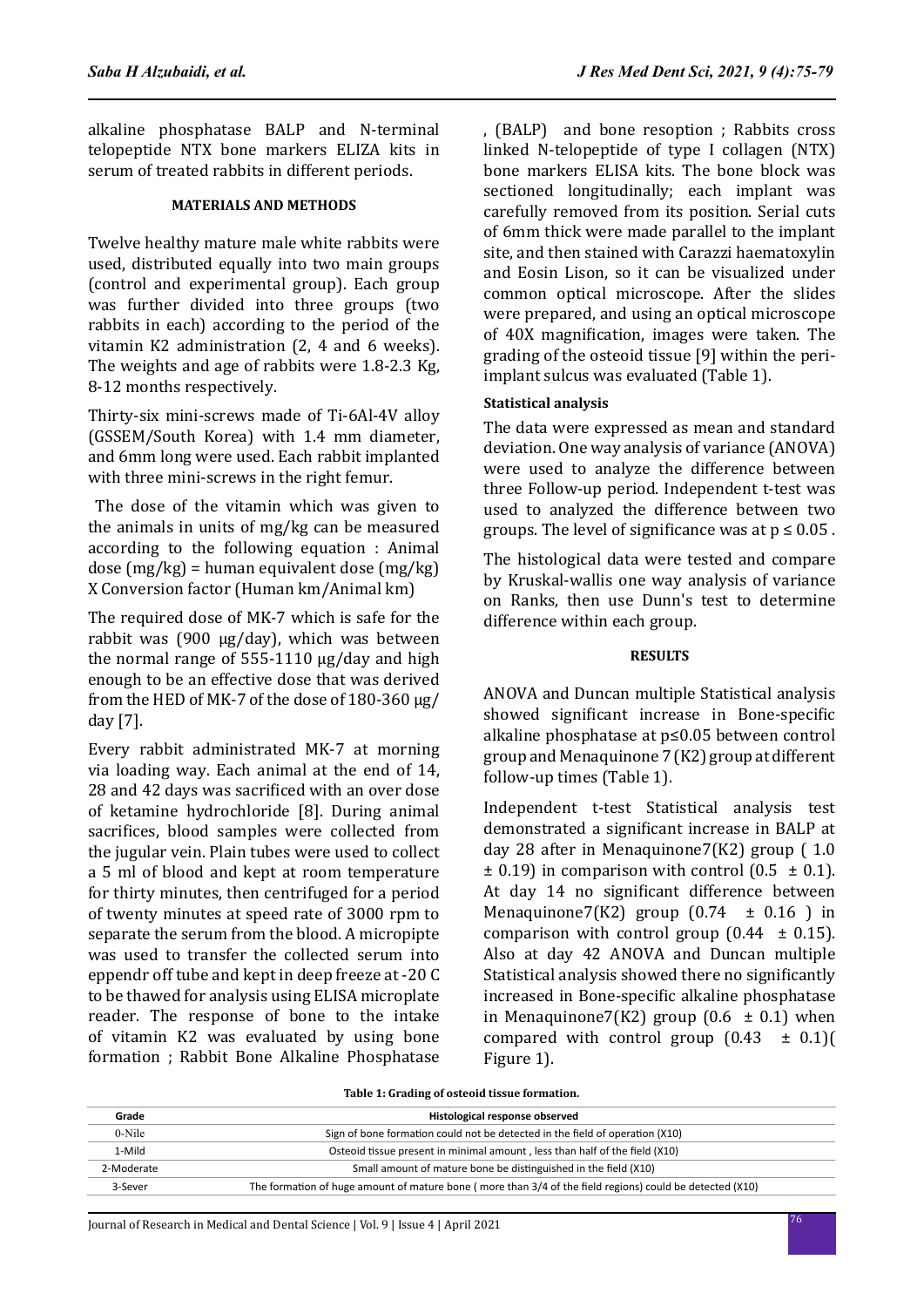In control group, ANOVA and Duncan multiple tests showed no significant difference in all treated period at 14, 28, 42 days  $(0.44 \pm 0.1)$  $(0.5 \pm 0.1)$   $(0.43 \pm 0.1)$  respectively, while in Menaquinone7(K2) group we found significantly increased in Bone-specific alkaline phosphatase at day 28 (1.0  $\pm$  0.19) when compared to day 14 and 42 (0.74  $\pm$  0.16) (0.6  $\pm$  0.1) respectively (Figure 1).

ANOVA and Duncan multiple statistical analysis at  $P \leq 0.05$  showed significant increase in N-terminal telopeptide NTX bone marker in control groups compare with Menaquinone 7(K2) groups which is showed decrease NTX bone marker at different follow-up times (Table 2).

Independent sample t-test showed no significant increase in NTX level at day 14 in control and Menaquinone 7(K2)  $(4.2 \pm 0.1)$   $(4.4 \pm 1.0)$ respectively . At day 28 showed significant increase in NTX in control group  $(10.3 \pm 0.1)$ in comparison with Menaquinone 7(K2) group  $(0.65 \pm 0.1)$ . At day 42 showed significant difference in NTX between control  $(4.1 \pm 0.1)$ in comparison with Menaquinone 7(K2) group  $(0.67 \pm 0.1)$  as shown in (Figure 2).

In control group, statistical ANOVA and Duncan multiple test presented a significant increase in NTX at day 14 (10.3  $\pm$  0.1) when compared with 28 and 42 (4.2  $\pm$  0.1) (4.1  $\pm$  0.1) groups respectively, while in Menaquinone7 (K2) group we found significantly decrease in NTX at 28 and 42 day  $(0.65 \pm 0.1)$   $(0.67 \pm 0.1)$  respectively in comparison to day 14 (4.4  $\pm$  1.0) (Figure 2).

In Table 3, there is a significant increase in osteoid tissue formation among the vitamin K2 group when compare to control group at the three experimental periods. Also, a significant increase in osteoid tissue formation in control and vitamin K2 groups at the third experimental



**Figure 1: Changes in BALP serum activity in control and Menaquinone7 (K2) groups at (14,24,42) days periods, significant difference at P ≤ 0.05.**

|  | Table 2: Comparison of BALP, NTX activity in serum rabbits (ng/ml) at three times in two groups of the study. |
|--|---------------------------------------------------------------------------------------------------------------|
|  |                                                                                                               |

| Follow-up period | <b>BALP</b>                  |                               | <b>NTX</b>                    |                               |
|------------------|------------------------------|-------------------------------|-------------------------------|-------------------------------|
|                  | Control Mean $\pm$ SD        | Menaguinone7) Mean $\pm$ SD   | Control Mean ± SD             | Menaguinone7Mean $\pm$ SD     |
| Day 14           | $0.44 \pm 0.15^{\circ}$      | $0.74 \pm 0.16^{\circ}$       | 4.2 $\pm$ 0.1 <sup>a</sup>    | $4.4 \pm 1.0^{\circ}$         |
| Day 28           | $0.5 \pm 0.1$ <sup>a</sup> A | $1.0 \pm 0.19$ <sup>b</sup> B | $10.3 \pm 0.1$ <sup>b</sup> A | $0.65 \pm 0.1$ <sup>b</sup> B |
| Day 42           | $0.43 \pm 0.1$ <sup>a</sup>  | $0.6 \pm 0.1$ <sup>a</sup>    | 4.1 $\pm$ 0.1 <sup>a</sup> A  | $0.67 \pm 0.1$ <sup>b</sup> B |

Different small letters mean there are significant different in the same Colum at p≤0.05



**Figure 2: Changes in NTX serum activity among control, and K2 groups at different follow-up periods (T-test ).**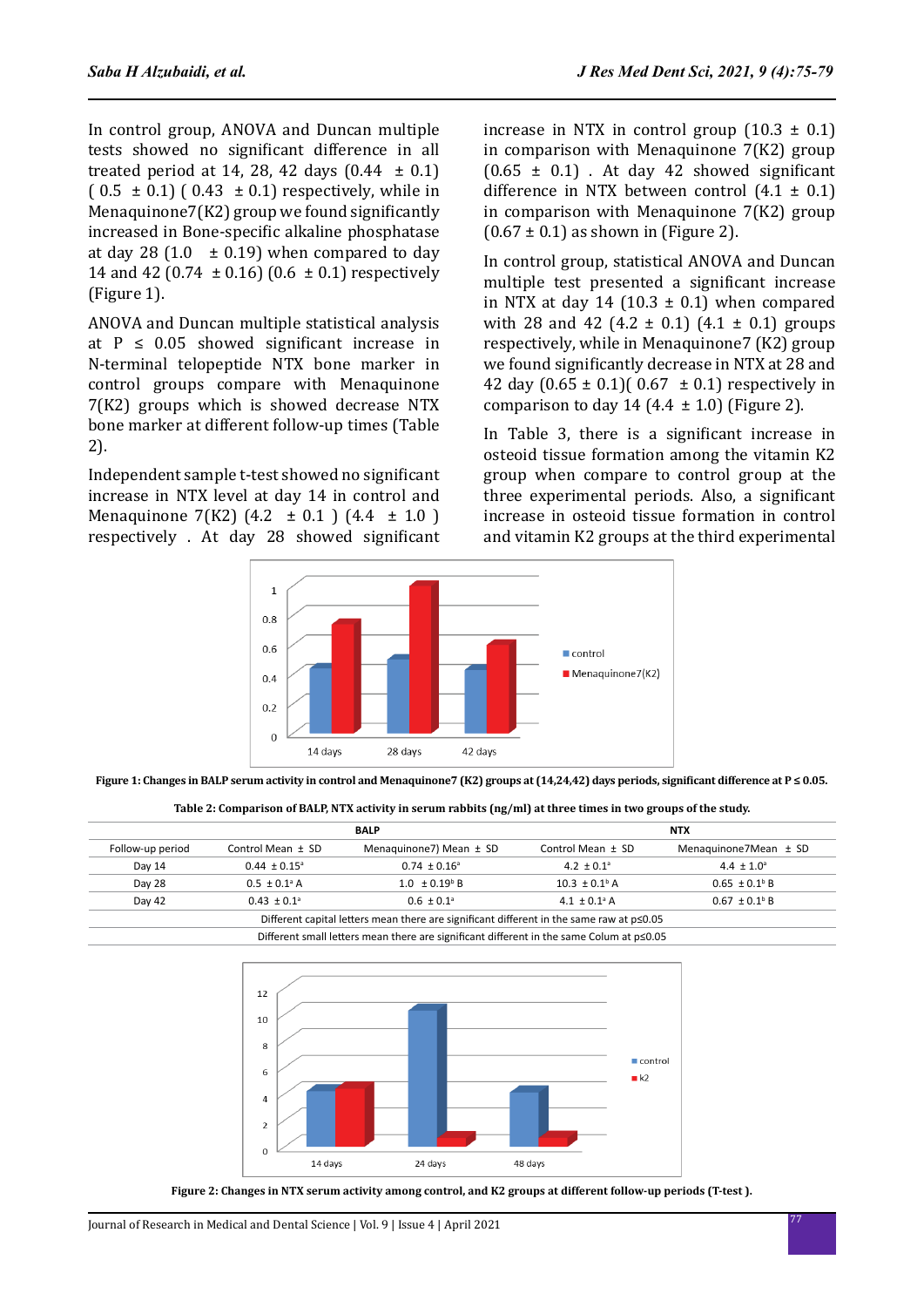|            | <b>Chi-Square</b> | <b>Chi-Square</b>       | <b>Chi-Square</b>  |
|------------|-------------------|-------------------------|--------------------|
| Groups     | Group I (Day14)   | Group II (Day 28)       | Group III (Day 42) |
|            | A†                | А                       | в                  |
| Control    | $5.000(0.025)*$   | 5.000 (0.025)*          | $5.000(0.025)*$    |
| Vitamin K2 |                   |                         | B                  |
|            |                   | *=Significant at p≤0.05 |                    |

**Table 3: Histological finding of osteoid tissue formation in control and vitamin K2 groups at the three experimental periods.**

period (day 42) when compare to 14 and 28 days groups respectively.

### **DISCUSSION**

White rabbite was used in this study, as its suitable model for the researches correlated to the healing of bone [10] and widly in use in implantology's researches [11]. Also, rabbit's femur bone used as a site of implantation because the quality of its tissue resemble the human bone tissues [12] . In this study, the period which the experiment took place in was that of three healing periods; 14, 28 and 42 days starting from the day of the screw insertion. Alsandook et al. [13] study three healing periods (2,4, and 6 weeks) of bone around the miniscrews in a rabbit model and they concluded that the appearance of osteoclasts at 4 weeks and at 6 weeks osteoblasts appear.

Vitamin K2 has an effect on osteoblasts's proliferation and differentiation [14]. It inhibits the induction of apoptosis in osteoblasts and inhibits Fass-mediated apoptosis in a dosedependent manner [15], and subsequently could increase the activity of alkaline phosphatase [14,16], and the level of bone anabolic markers such as osteocalcin in the cell medium [17,18]. As the alkaline phosphatase activity increase, it will lead to an increase in the formation of the organic matrix and mineral part of the bone, as will the deposition of osteocalcin and hydroxyapatite in the bone. In the conducted study, showed increase in BALP in all Menaquinone 7(K2) groups in comparison with control groups, with statistically significant increase in 28 day group. Osteoblasts produce bone alkaline phosphatase which is directly proportion with the formation of bone. Osteoblasts produce uncarboxylated osteocalcin, , which require MK-7 to convert it to carboxylated osteocalcin. So that, carboxylated osteocalcin can pick-up the calicum molecules from the blood and convert it to bone matrix [19,20]. Our result came in accordance with the result of Julia et al. [21], they concluded that Vitamin K2 has shown to prompt the formation of bone via stimulating osteoblast differentiation and carboxylation of osteocalcin, and increasing alkaline phosphatase, also, Akbari et al. [22], state that Vitamin K has an anabolic effect on the bone in many ways like promoting osteoblast differentiation.

Kameda et al. [23] had reported that vitamin K2 cause inhibition of bone resorption by osteoclastic in rabbit model. The N terminal telopeptide (NTX) used as bone resorption markers, which is released during collagen degradation [24]. In this study, showed significant increase in N-terminal telopeptide NTX bone marker which mean increased bone resorption rates in control groups in comparison with Menaquinone 7(K2) groups which showed decrease in bone resorption rates at different follow-up times. The result of this study come in agreement with the result of Kawata et al [25] , they displayed that the capability of vitamin K2 to induce apoptosis of osteoclast Also, Vamsee et al. [26], concluded that his vitamin organize bone turnover which involves removal of old or damaged bone by osteoclasts and a new bone formed by osteoblasts will replace the damaged one. Wu et al. [27] state that Vitamin K2 found to greatly restrain RANKL-medicated osteoclast cell formation of bone marrow macrophages. Furthermore, a significant increase in osteoid tissue formation in vitamin K2 group in comparison to control group in all experimental periods was shown in this study, which is a good indicator of osteoblast formation and subsequent bone formation as stated by Setiawati et al. [28] in that, osteoid tissue are produced by Osteoblasts, by means of differentiating osteoblasts from the ectomesenchyme condensation center and producing bone fibrous matrix (osteoid). Later, osteoid is mineralized .

## **CONCLUSION**

Vitamin K is a multifunctional vitamin; It has an positive effect on bone. There is elevation in BALP in all Menaquinone 7(K2) groups.